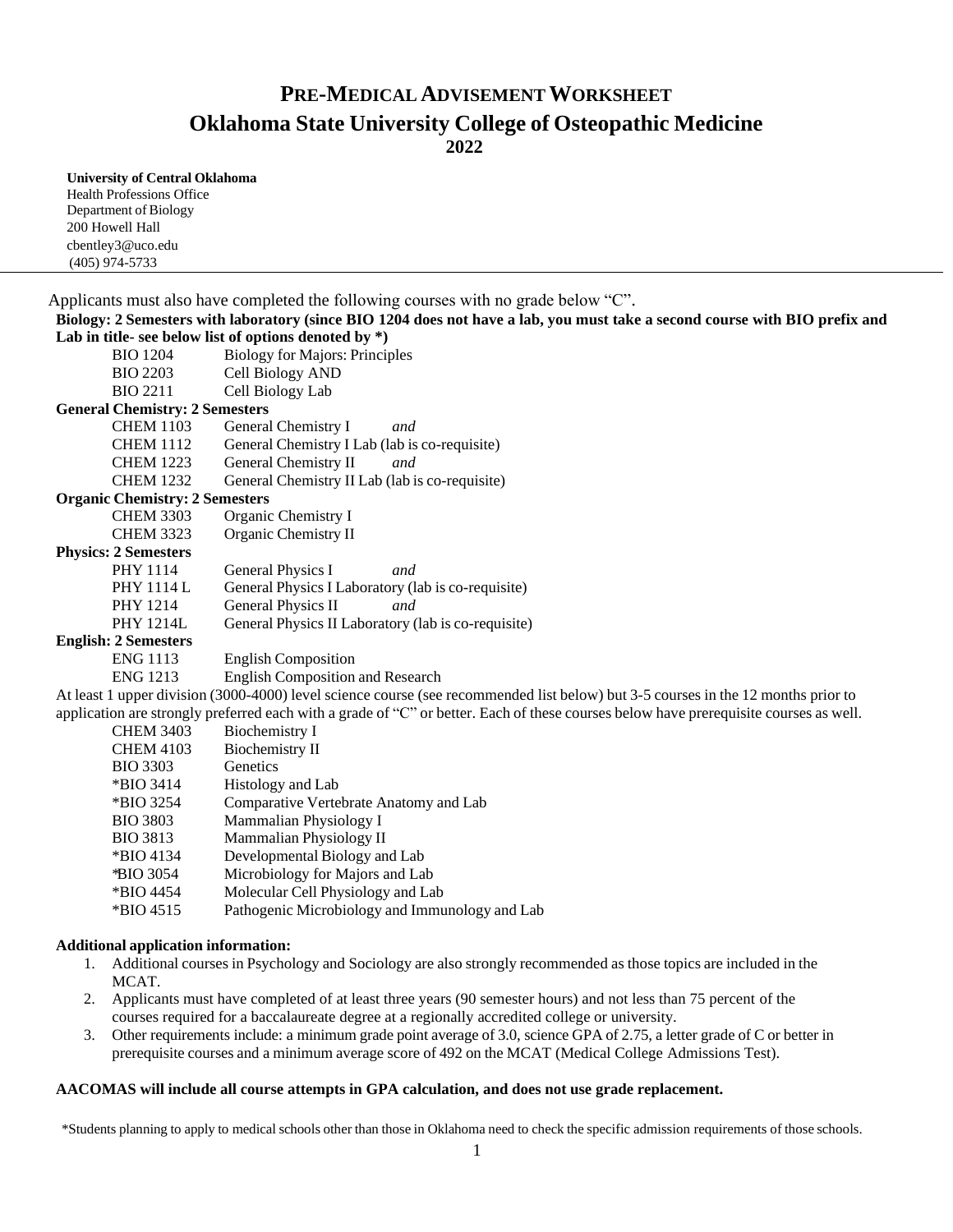# **OSU- Pre-Med Prerequisites**

### **CREDIT HOURS AND GRADE POINT AVERAGE (GPA):**

All applicants to the OSU College of Osteopathic Medicine must present a minimum of 90 semester hours from an accredited college or university, and a minimum grade point average of 3.0 (A=4.0), with a minimum grade of "C" in each required course and a preprofessional science GPA of at least 2.75**. However, the OSU admissions office indicates a cumulative GPA of 3.6 and science GPA of 3.6 are considered competitive.**

**MEDICAL COLLEGE ADMISSION TEST (MCAT):** The Medical College Admission Test is required of medical school applicants. It is given several times a year, however, it is best to take the MCAT in April/May and complete required courses before taking the test. Students should take it no later than September of the year in which the application is filed. <http://www.aamc.org/students/mcat/start.htm>

On a scale of 472-528, a minimum average acceptable MCAT score is 492 but **the OSU admissions office indicates 500 and above as competitive. The MCAT be taken within three years prior to application.**

**ADVISEMENT AT UCO:** Advisement for students planning to enter the health professions is coordinated by the Health Professions Advisor in the Biology Department. Graduation checks and curriculum planning are coordinated by your academic advisor; NUC 121. If students choose to use the Pre-Health Committee, the pre health advisor will prepare a letter summarizing the Pre-Health Committee's evaluation when students apply to medical school, wise students will visit regularly enough tobe known personally and benefit from their knowledge of the application process. However, it is essential that premedical students hold themselves responsible for knowing the requirementsand deadlines.

**SELECTION OF MAJOR:** It should be emphasized that "premedical" is not a major. It simply means that the student is meeting requirements for admission to medical school. Thus, in addition to satisfying these requirements, the student should be working toward a baccalaureate degree in some discipline. There is no recommended major for premedical students. Medical schools encourage a broad general curriculum in the social sciences and humanities in addition to a high level of competence in the physical and biological sciences. Good communication skills are also important. Beyond this, the best advice for students is to select a major in a discipline that will offer satisfying challenges and provide a viable alternative to medical school if they are not admitted.

**QUALITY OF CURRICULUM:** Premedical students should choose a curriculum that demonstrates a capacity to handle the rigors of medical school. If they choose the easiest curriculum they can manage, it will be obvious to the Admissions Committee that they have been protecting their GPA. It will certainly deprive them of the level of preparation they need for professional school.

**MEDICAL EXPERIENCE:** Premedical students should test the depth of their commitment by getting direct exposure to the world of medicine by working or volunteering in clinics, hospitals or nursing homes, visiting medical schools, shadowing practicing physicians (especially both MD and DO physicians), and keeping informed about new developments in medical education and medical practice. Applicants should be knowledgeable about the differences between a D.O. and M.D.

**HEALTH PROFESSIONS CLUB:** This organization meets every other Tuesday of each month either virtually or in HOH Atrium. It offers programs of speakers and films, involvement in blood drives, volunteer experiences, visits to medical and dental schools, and assistance in the application process. Any student may join. [https://ucore.uco.edu/home\\_login](https://ucore.uco.edu/home_login)

#### **PRE-HEALTH ADVISORY COMMITTEE**

| Caroline Bentley, Chair | <b>Biology</b> | <b>HOH 200</b>   |
|-------------------------|----------------|------------------|
| Robert Brennan          | <b>Biology</b> | <b>HOH 208</b>   |
| Allyson Fenwick         | <b>Biology</b> | <b>STEM 217</b>  |
| Chris Goodchild         | <b>Biology</b> | <b>HOH 200</b>   |
| Stephanie Jones         | Chemistry      | <b>HOH 314</b>   |
| Michelle Haynie         | <b>Biology</b> | <b>STEM 216</b>  |
| Luis Montes             | Chemistry      | <b>HOH 314</b>   |
| Dallas New              | Chemistry      | <b>HOH 320 B</b> |
| Dana Rundle             | Chemistry      | <b>HOH 320</b>   |
| Nikki Seagraves         | <b>Biology</b> | <b>STEM 205</b>  |
| Melville Vaughan        | <b>Biology</b> | <b>STEM 215</b>  |
| James Creecy            | Biology/FSI    | <b>FSI 110 D</b> |
| <b>Matthew Parks</b>    | <b>Biology</b> | <b>STEM 234</b>  |
| Amanda Waters           | Chemistry      | <b>HOH 320 A</b> |

\*To use the committee process for an UCO Pre-Health Committee Letter of Recommendation, please contact Dr. Bentley [\(cbentley3@uco.edu\)](mailto:cbentley3@uco.edu) regarding MCAT and DAT deadlines and minimum scores.